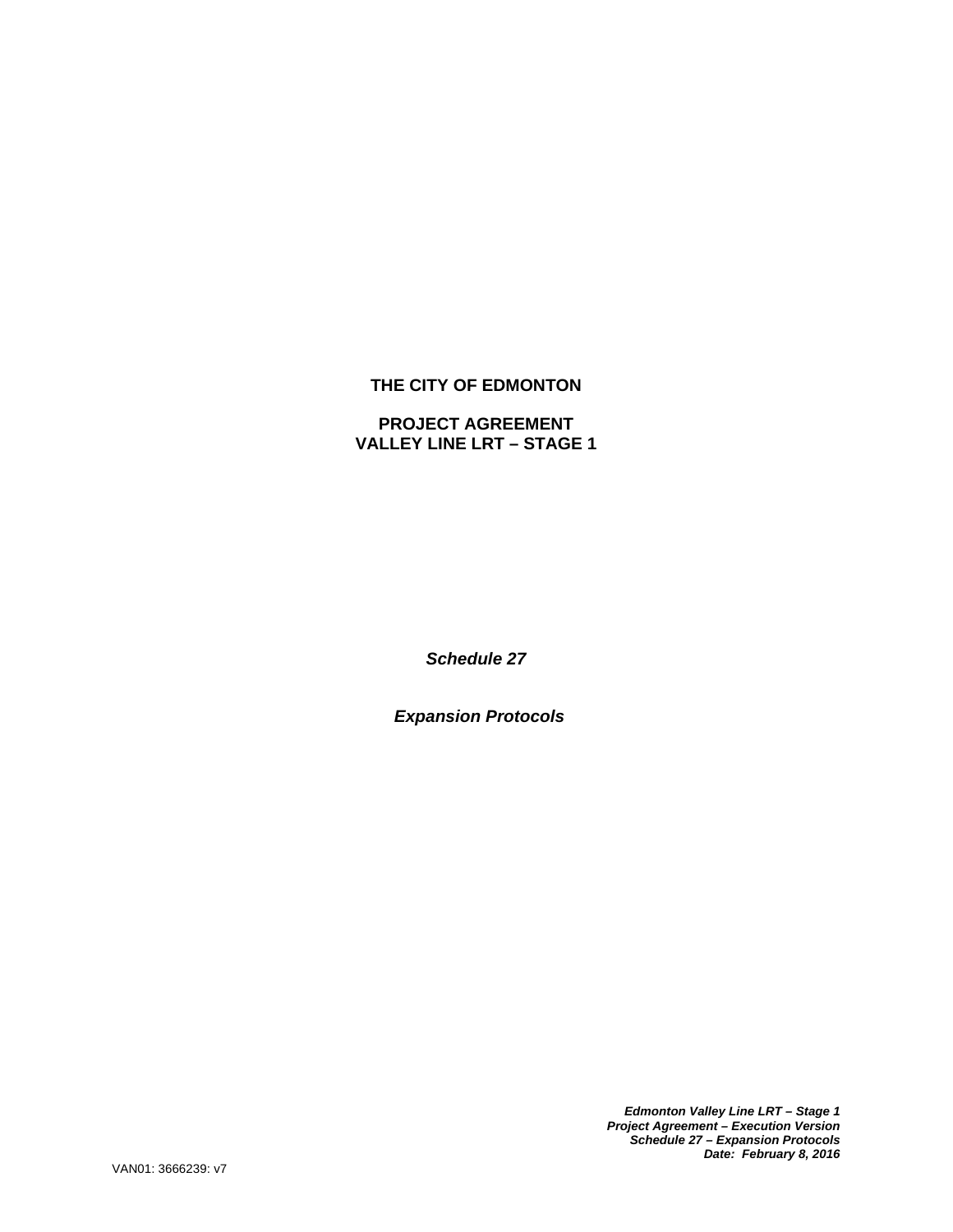# **SCHEDULE 27**

# **EXPANSION PROTOCOLS**

# **TABLE OF CONTENTS**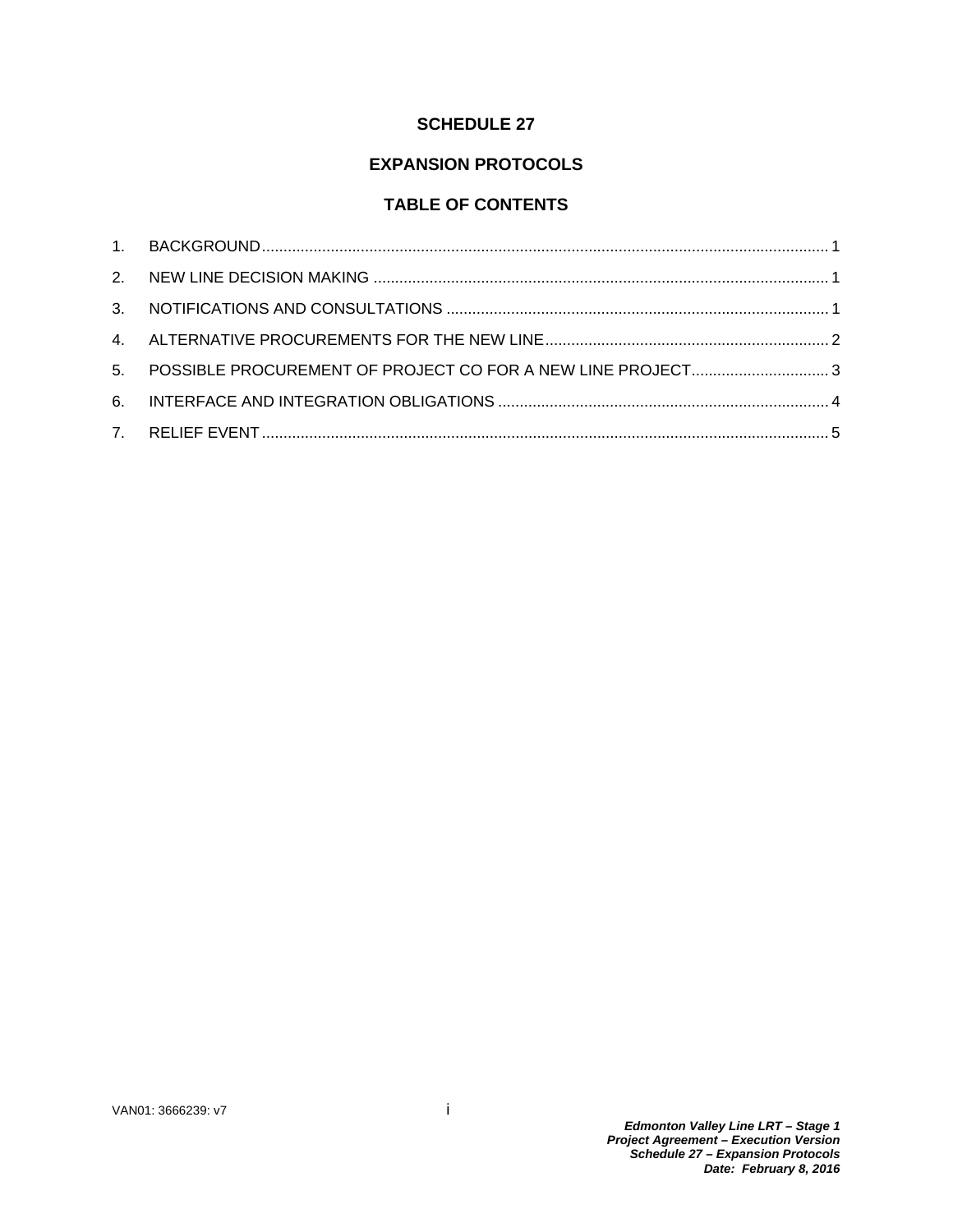### **SCHEDULE 27**

### **EXPANSION PROTOCOLS**

### **1. Background**

- (a) The purpose of this Schedule 27 [*Expansion Protocols*] is to set out a framework of protocols to be followed by the City and Project Co in addressing and accommodating a New Line that the City may decide to undertake in circumstances where the New Line may interconnect or interface with the Project in a material manner at some time during the Term.
- (b) The contractor work for a New Line is deemed to be out of scope of this Agreement unless the City and Project Co mutually agree otherwise at the time of the City's decision to proceed with the New Line project.
- (c) Project Co and the City do however have certain notification, integration and interface obligations in relation to a potential New Line as set out in this Schedule 27 [*Expansion Protocols*].

### **2. New Line Decision Making**

- (a) The City makes no representations and provides no assurances whatsoever about the possibility of, or its plans for, any New Line, including Valley Line Stage 2.
- (b) Project Co acknowledges that it has no preferential rights of any kind, whether in the nature of an option or first opportunity to submit a bid or a proposal or to express interest in providing services, equipment or supplies, or to otherwise undertake any work in respect of a New Line except as set out in this Schedule 27 [*Expansion Protocols*].
- (c) Any decisions regarding a New Line, including all aspects of the interfacing and integration with the Infrastructure or System, will be made solely by the City in its discretion.

#### **3. Notifications and Consultations**

- (a) Subject to any applicable confidentiality constraints, the City will endeavour to keep Project Co reasonably informed in a timely manner of City plans for a New Line that may have a material impact on the Infrastructure or System through required interfacing, integration of operations or otherwise.
- (b) The City will set out in its notifications the proposed scope and timing of the planned New Line and its expected impact on and planned integration and interfacing with the Infrastructure or System.
- (c) Within 21 days of receipt of the aforesaid City notification Project Co will organize a meeting between the City's Representative and Project Co's Representative (or their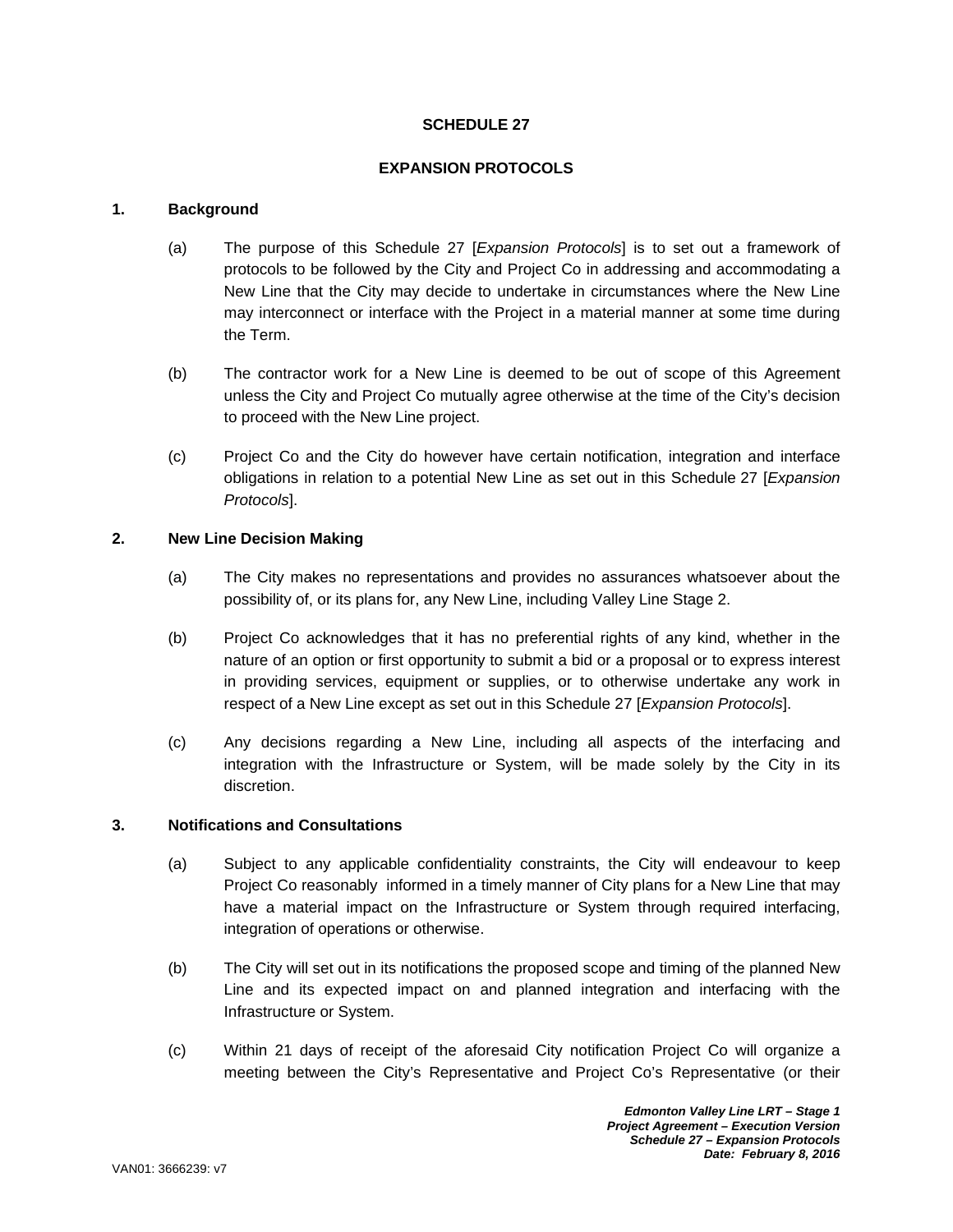designates) for the purpose of engaging in meaningful discussions regarding: (i) possible Project Co, Project Contractor or other Team Member (as such term is defined in the RFP), interest in undertaking some or all of the work for the New Line; (ii) the status of City procurement plans, if any, for the New Line; and (iii) the scope and nature of the integration and interfacing impacts and requirements of the New Line in relation to the Infrastructure and System.

- (d) Subject to applicable procurement laws, policies, guidelines or required process protocols of, either Party that may apply, the time frames and scope of consultation required to be carried out by Project Co will be a function of the scope and timing of the planned interfacing and integration impacts, and the City and Project Co are each required to use reasonable commercial efforts to diligently engage in meaningful and timely discussion and consultation to prudently assess and plan for the integration and interfacing of the New Line with the Infrastructure and System.
- (e) The foregoing preliminary consultation activity (not to exceed in aggregate 250 hours of Key Individual time, including review, preparation and consultation time) is deemed to be in-scope Project Work under this Agreement, but any City request to Project Co to prepare and deliver interface or integration plans or drawings or related work will be considered a Change, unless otherwise agreed by the City and Project Co;

### **4. Alternative Procurements for the New Line**

- (a) Project Co acknowledges that the City has not made any decisions at this time to proceed with any New Line anywhere in the City and that in respect of Valley Line Stage 2, only a preliminary reference and concept plan has been considered and approved for further planning and investigation purposes.
- (b) Project Co acknowledges that the City has the sole discretion to proceed or not with a New Line that may interface with the System, and if the City decides to proceed according to whatever procurement alternative the City may decide is in the best interests of the City at the time and that these options may include:
	- (i) an open competitive procurement for any or all aspects of the New Line;
	- (ii) the consideration of different procurement models ranging from a public private partnership model similar to this Project to a traditional design bid build procurement for some or all components of the required work and other models or variations;
	- (iii) a possible sole sourcing on negotiated terms for all or certain aspects of the New Line work;
	- (iv) a possible open competitive procurement for all material work and services in relation to an integrated combined operation involving both the System and the New Line;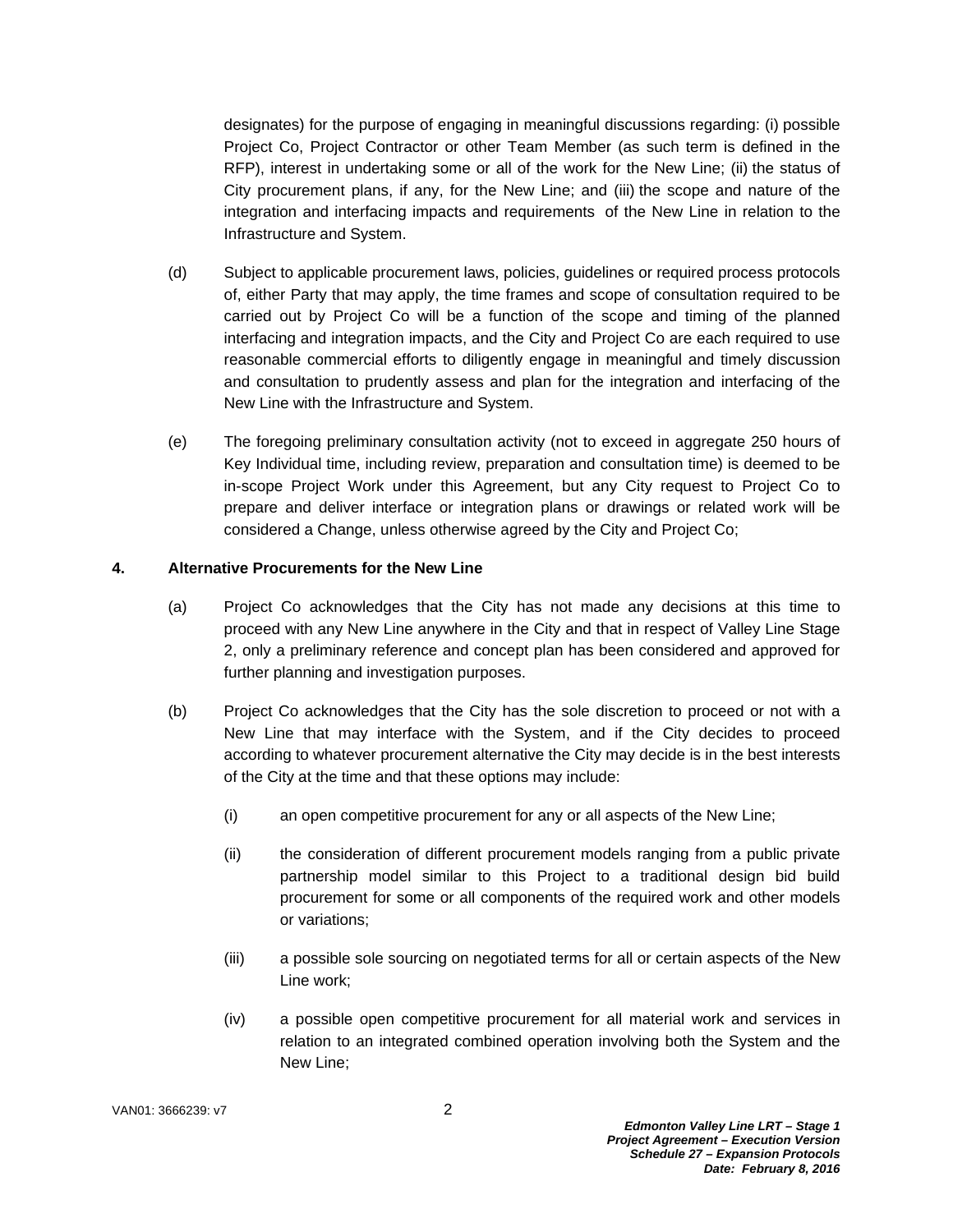- (v) a possible open competitive procurement for a combination of certain components of the System and the New Line project (an example could be combining the Services activities and performance requirements); or
- (vi) possible procurement of Project Co, a Project Contractor or other Team Member, to lead, manage or support the City's procurement of specified components of the New Line.
- (c) The City has the right in its discretion to terminate in whole or part the Agreement to accommodate and facilitate the procurement option it may choose for the New Line work or components of it. The City will be obligated to compensate Project Co in respect such early terminations in accordance with Section 18 [*Termination Payments*] of the Agreement, with such adjustments to the Termination Payment amounts as are fair and equitable to Project Co having regard to the scope of termination.
- (d) Project Co acknowledges that the City may have to designate that Project Co, a Project Contractor or other Team Member (as defined in the RFP), be a restricted party that is not permitted to bid or otherwise participate in an open competitive procurement – for all or certain components of a New Line project in order to establish a fair and properly competitive procurement in the best interests of the City. For clarity, it is not the City's intent to exclude from a competitive procurement a Team Member who is a relatively passive equity investor in Project Co, or to exclude a Subcontractor, with a relatively minor or limited scope of active participation in the Project. In making its determination as to which Team Member of Subcontractor should be restricted, the City will be substantially guided by their assessment of each Team Member's or Subcontractor's scope of access to confidential information in relation to the Project Work.

### **5. Possible Procurement of Project Co for a New Line Project**

- (a) As contemplated by Section 4 [*Alternative Procurements for the New Line*] above, the City may in its discretion determine that it is in the overall best interests of the City to investigate and possibly proceed with a sole source procurement option with Project Co or certain Project Contractors for all or certain components of the New Line project.
- (b) If the City decides to proceed on this basis the City would be compelled to establish a business case demonstrating positive value to the City in support of this procurement approach and Project Co would likely be requested to provide a proposal to the City with this objective in mind. In this context, positive value to the City would include factors such as cost, schedule, overall system integration, passenger experience, service performance and such other factors as the City, in its discretion, considers appropriate.
- (c) If the City decides to proceed on this basis and Project Co or one or more Project Contractors or other Team Members, is interested in pursuing this opportunity, these interested parties will proceed to diligently work cooperatively together to establish time frames and protocols for the purpose of organizing and facilitating Project Co (or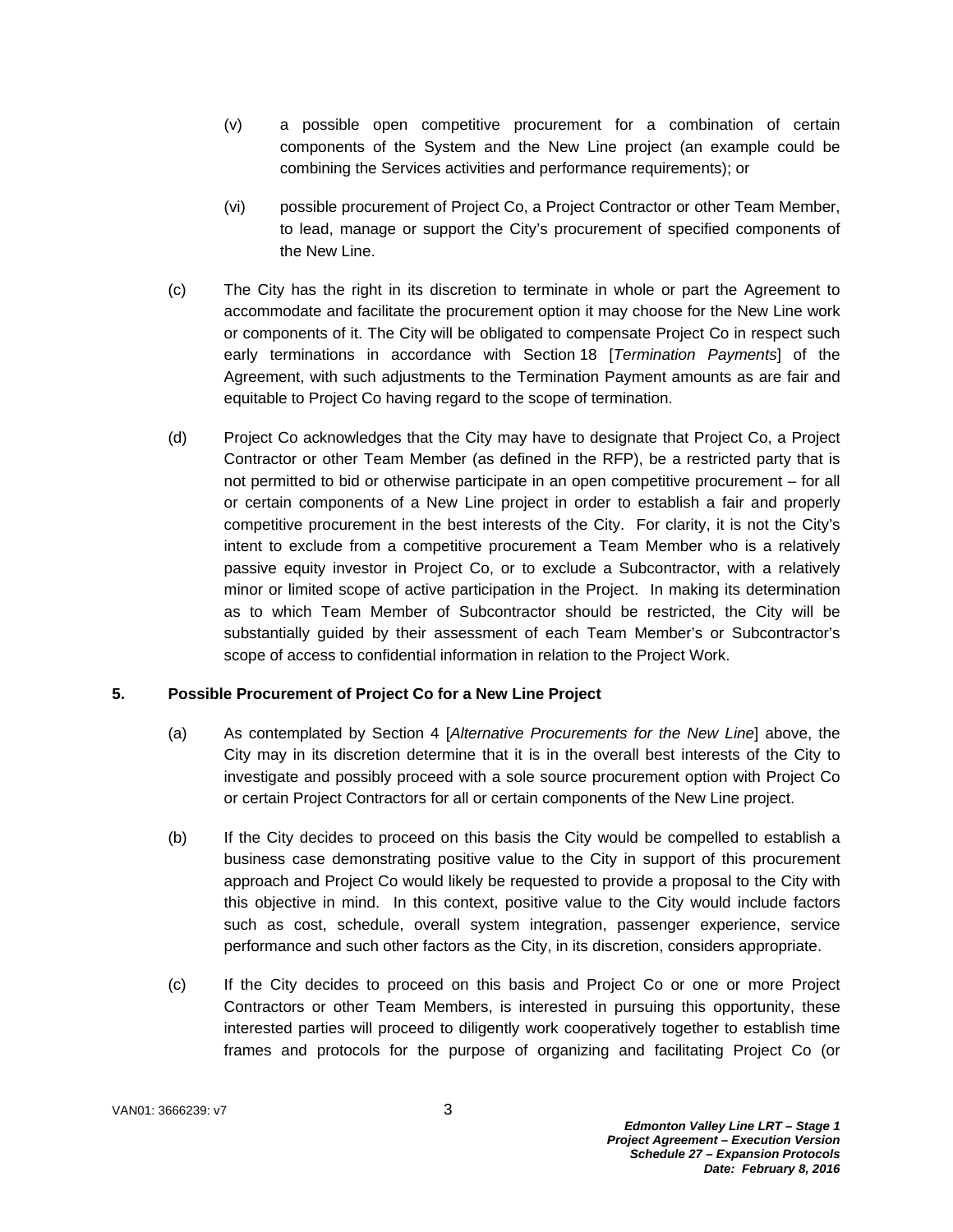designated Project Contractors or other Team Members) submitting and the City considering proposals in relation to the New Line.

- (d) The City and Project Co will discuss and negotiate the Project Co. or Project Contractor, proposal for a set period of time not to exceed 90 days and the City will then make a decision about whether and how to proceed.
- (e) The City is not bound in any way to accept any proposal or to compensate Project Co for preparing any proposal and the Schedule 13 [*Changes*] provisions do not apply to this possible discussion, negotiation or request for proposal for this out of scope New Line work.

#### **6. Interface and Integration Obligations**

- (a) In addition to the preliminary consultation described in Section 3(e), Project Co is obligated to use reasonable commercial efforts to work cooperatively with the City and any new contractor or supplier who may be engaged by the City in respect of a New Line (in this Schedule a "*New Contractor*"), which New Contractor would be an Other Contractor for the purposes of this Agreement, to facilitate and support the proper interfacing and integration of the Project with the New Line project and operations;
- (b) This Project Co support shall include City requested consultation, instruction and training from designated Project Co Persons, including Project Co and Subcontractor personnel, in respect of engineering designs, IT systems operating plans, integration plans, operations/maintenance coordination and interface requirements and such other similar support as may be reasonably required by the City.
- (c) Project Co will be paid on a time and materials basis for integration and interface support work to be mutually agreed to at the time between the City and Project and according to the principles and protocols of Schedule 13 [*Changes*].
- (d) The Licenses granted by Project Co to City pursuant to Schedule 8 [*Intellectual Property*] provide the City the right to use the System components (including technology and Intellectual Property encompassed therein) to the extent necessary to ensure that the New Line project properly interfaces and inter-operates with the Project so that they operate together as one, unified system. Elements of the License are as follows:
	- (i) the license includes the right to do virtually anything with a System component that the owner of that System component and the Intellectual Property Rights therein could do, including the right to use, modify, adapt, integrate, create interfaces and derivative works, and do other things, as long as all such things are done for the purpose of integrating the System and the New Line project.
	- (ii) the Licenses require Project Co to provide all documentation and information necessary to permit the City to exercise these rights.